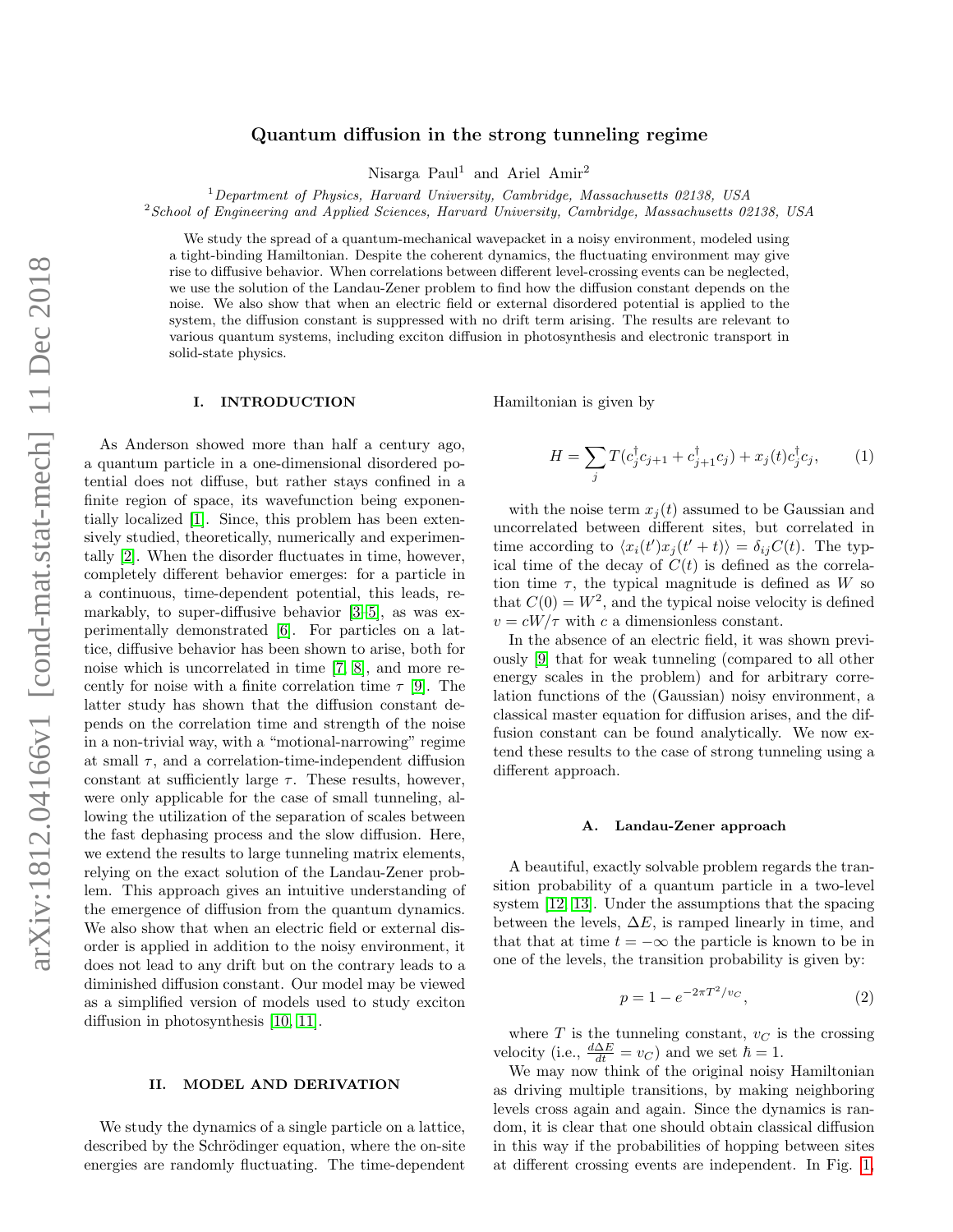this diffusion is illustrated qualitatively by simulating the time evolution under Eq. [\(1\)](#page-0-0) of a wavepacket.

If the transition probability at each level crossing can be described by Eq.  $(2)$  and f is the frequency of level crossings, the resulting diffusion constant is

<span id="page-1-4"></span>
$$
D = f\langle 1 - e^{-2\pi T^2/v_C} \rangle, \tag{3}
$$

which involves an ensemble average over  $v<sub>C</sub>$ , the velocities of crossing events. In order for the distribution of  $v<sub>C</sub>$  to be well-defined, the noise samples must be taken to be differentiable. We consider noise samples  $x(t)$  defined by the second-order stochastic differential equation

<span id="page-1-3"></span>
$$
m\ddot{x} + \eta \dot{x} + kx = \xi(t),\tag{4}
$$

a harmonic oscillator equation with mass  $m$ , damping parameter  $\eta$ , and spring constant k, driven by Gaussian white noise  $\xi(t)$  with  $\langle \xi(t) \xi(t') \rangle = \delta(t - t')$ . As detailed in Appendix [A,](#page-3-12) the parameter choices

<span id="page-1-1"></span>
$$
m = \frac{\tau^{3/2}}{Wc\tilde{c}}, \quad \eta = \frac{\tau^{1/2}\tilde{c}}{2Wc}, \quad k = \frac{c}{W\tau^{1/2}\tilde{c}}, \quad (5)
$$

with  $\tilde{c} \equiv \sqrt{2(c^2+1)}$  and  $c \ge 1$  provide a noise with<br>realition time  $\tau$  and stationary distribution correlation time  $\tau$  and stationary distribution

<span id="page-1-2"></span>
$$
P(x,v) = \frac{\tau}{2\pi cW^2} \exp\left(-\frac{x^2}{2W^2} - \frac{v^2}{2c^2W^2/\tau^2}\right) \tag{6}
$$

where  $v = \dot{x}$ . We remark that first-order noise such as that generated by an Ornstein-Uhlenbeck process would fail to have a well-defined stationary distribution for  $v$ , as can be seen from Eqs. [\(5\)](#page-1-1),[\(6\)](#page-1-2) by fixing  $W, \tau$  and taking  $m \to 0$  (via  $c \to \infty$ ).

The statistics of  $v<sub>C</sub>$  is equivalent to the statistics of  $\frac{d}{dt}$   $y|_{y=0}$  for a sample y with twice the variance of  $P(x, v)$ , since the difference of two noise samples also obeys Eq. [\(4\)](#page-1-3) albeit with noise of twice the variance. Denoting this distribution  $\widetilde{P}$ , the distribution of crossing velocities is proportional to  $\tilde{P}(0, v)|v|$  because a random walker traversing an interval  $[-\Delta x, \Delta x]$  with velocity v will be weighted in the distribution  $P(0, v)$  by the time spent in the interval. Therefore the distribution of crossing velocities is

<span id="page-1-5"></span>
$$
\rho(v_C) = \frac{\exp\left(-\frac{v_C^2}{4c^2W^2/\tau^2}\right)}{4c^2W^2/\tau^2}|v_C|.\tag{7}
$$

To be able to use the Landau-Zener (LZ) probability and subsequently Eq. [\(3\)](#page-1-4), we must satisfy three conditions: (i) the finite duration of the crossing event should be sufficiently long (as Eq. [\(2\)](#page-0-1) is only exact at  $t = \infty$ ), (ii) the probability of neighboring levels interfering with



<span id="page-1-0"></span>FIG. 1. Time evolution of amplitude profile of an initially single-site wavepacket (a) for one trial and (b) averaged over 50 trials  $(W = 10, T = 0.5, c = 1, \tau = 50)$ . The points in (a) where the amplitude peak jumps coincide with level crossings. The noise is generated from Eq. [\(4\)](#page-1-3) and a fourth-order Runge-Kutta solver was used to solve the Schrödinger equation.

LZ transitions must be negligible, and (iii) the crossing should be well approximated to be linear in time.

For condition (i), we note that the duration  $t_{LZ}$  of an LZ transition scales as

<span id="page-1-6"></span>
$$
t_{LZ} \sim \max\left(\frac{1}{\sqrt{v_C}}, \frac{T}{v_C}\right),\tag{8}
$$

which is derived in Ref. [\[14\]](#page-3-13) using an "internal clock" approach which we summarize in Appendix [B.](#page-4-0) For Eq.  $(2)$  to be applicable to the crossings, the frequency f of crossing events must therefore satisfy  $f^{-1} \gg t_{LZ}$ . We will later see that  $f = \frac{c}{\pi \tau}$ , and from Eq. [\(7\)](#page-1-5) we find  $v<sub>C</sub> \sim cW/\tau$  to be the typical crossing velocity. From Eq. [\(8\)](#page-1-6), it follows that for  $T^2 \leq cW/\tau$  we obtain the constraint  $W\tau \gg c$ , and for  $T^2 \gtrsim cW/\tau$  we obtain  $T \ll$ W.

For condition (ii), we note that an LZ two-level crossing occurs in a window of size  $\sim v_C t_{LZ}$ . During the crossing, an additional neighboring site energy traverses a window of size  $\sim vt_{LZ}$  where  $v \sim v_C$ . Since the additional level is distributed as a Gaussian of width  $W$  (Eq. [\(6\)](#page-1-2)), the probability that it crosses the LZ crossing will be negligible provided  $vt_{LZ} \ll W$ . The constraints that follow are identical to those of condition (i).

For condition (iii), we require  $\frac{\Delta v}{v} \ll 1$ , where  $\Delta v$  is the change in relative velocity between two crossing noise samples over time  $t_{LZ}$ . To obtain an expression for  $\Delta v$ , we take the difference of two solutions of Eq. [\(4\)](#page-1-3) and integrate over a time  $t_{LZ}$ , noting the x term vanishes at a crossing:

$$
m\Delta v \approx \eta vt_{LZ} + \sqrt{2t_{LZ}}.\tag{9}
$$

The typical size of v at a crossing is  $2cW/\tau$  and  $\eta$ , m are given by Eq. [\(5\)](#page-1-1). For  $t_{LZ} \sim \frac{1}{\sqrt{v}}$ , we have

$$
\frac{\Delta v}{v} \sim \frac{\tilde{c}(2^{3/4}(W\tau c)^{1/4} + \tilde{c})}{2^{3/2}(W\tau c)^{1/2}}\tag{10}
$$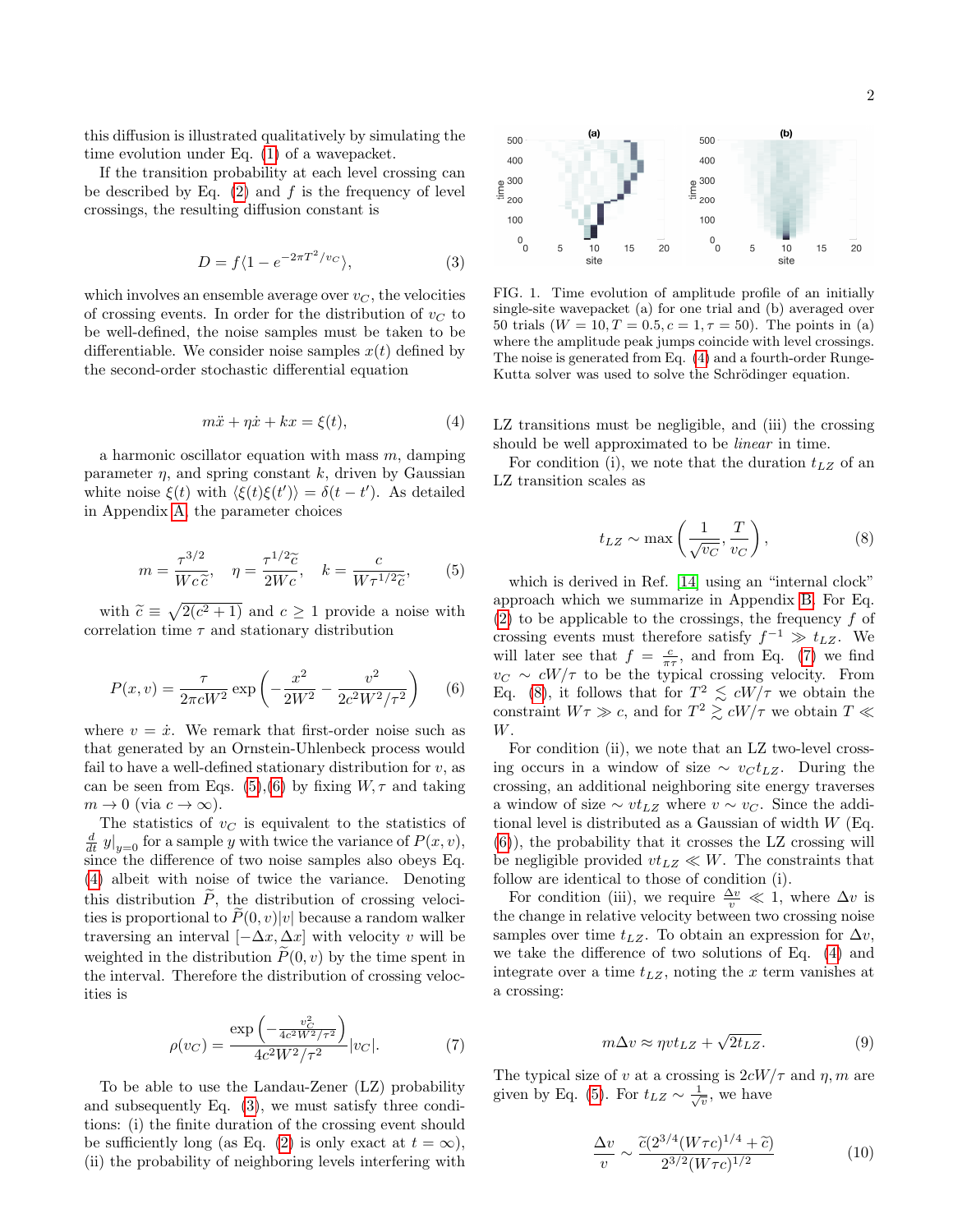and for  $t_{LZ} \sim \frac{T}{v}$  we have

$$
\frac{\Delta v}{v} \sim \frac{\widetilde{c}(2(WTc)^{1/2} + \widetilde{c}T)}{4cW}.
$$
\n(11)

The constraints obtained from  $\frac{\Delta v}{v} \ll 1$  are

<span id="page-2-2"></span>
$$
\frac{W}{T} \gg 1, c, \qquad W\tau \gg 1, c^3,
$$
\n(12)

which subsume the constraints from conditions (i), (ii) and, in particular, do not restrict us from the strongtunneling regime  $T \gg \tau^{-1}$ .

Now we proceed to find a closed-form expression for the diffusion constant. With the observation that  $f = \frac{c}{\pi \tau}$ (Appendix [C\)](#page-5-0), we may evaluate Eq. [\(3\)](#page-1-4):

$$
D = \frac{c}{\pi \tau} \int_{-\infty}^{\infty} \left( 1 - e^{-2\pi T^2 / |v_C|} \right) \rho(v_C) dv_C
$$
  
= 
$$
\frac{c}{\pi \tau} - \frac{\pi^{1/2} \tau T^4 G_{0,3}^{3,0} \left( \frac{\pi^2 T^4 \tau^2}{4c^2 W^2} | -1, -\frac{1}{2}, 0 \right)}{4cW^2}
$$
(13)

where  $G_{p,q}^{m,n}$  is the Meijer-G function. In Fig. [2,](#page-2-0) we compare this formula with simulations of time evolution under the Hamiltonian and find good agreement, with no fitting parameters. As we discuss below, while f and  $\rho(v_C)$  are exact, Eq. [\(13\)](#page-2-1) is an approximation since it ignores correlations between subsequent crossing events.

We may use the small  $x$  expansion

$$
G_{0,3}^{3,0}(x|-1,-\frac{1}{2},0) = \frac{\sqrt{\pi}}{x} - \frac{2\pi}{\sqrt{x}} + O(\ln x)
$$
 (14)

to observe that Eq. [\(13\)](#page-2-1) reduces to  $D = \frac{\sqrt{\pi}T^2}{W}$  in the weak tunneling limit  $W\tau \gg 1, c^3$  and  $T^2 \ll v$ , in agreement with the analytical results from Ref. [\[9\]](#page-3-7). In the opposite limit, the Landau-Zener probability approaches unity so that the particle hops at every crossing and  $D \to \frac{c}{\pi \tau}$ . Eq. [\(13\)](#page-2-1) provides an exact interpolation between these two asymptotic limits, a regime which was inaccessible in previous works. We remark that the reasoning used here is independent of spatial dimension; while the existence of a mobility edge in Anderson localization only occurs above two dimension, in the case of a fluctuating potential diffusive behavior will occur in any dimension.

In Fig. [2](#page-2-0) we observe small but systematic deviations from theory for large  $\tau$ . Accounting for this is a classical, stochastic effect: for large  $\tau$ , the LZ probability is  $\approx$  1 and the particle can be described as a classical random walker, hopping at every crossing. If we denote the hopping directions by  $d_n = \pm 1$ , we find numerically that  $\langle d_n d_{n+1} \rangle > 0$ , so that the classical random walker is correlated. This holds persistently for large  $\tau$  and originates



<span id="page-2-0"></span>FIG. 2. Comparison of Eq. [\(13\)](#page-2-1) and numerical integration of the Schrödinger equation is shown for the range  $0 < \tau < 50$ and model parameters  $T = 0.5, c = 1$ , and  $W = 10, 20, 30$ . Each point represents an average over  $10^3$  runs of a fourthorder Runge-Kutta solver for the Schrödinger equation. The implicit midpoint method from Ref. [\[15\]](#page-3-14) has been used to generate the noise. No fitting parameters are used in the plot.

<span id="page-2-1"></span>

<span id="page-2-3"></span>FIG. 3. Diffusion constants of random walkers which hop with the LZ probability at crossings between numerically generated noise samples are plotted (red circles) alongside theory (blue line) and quantum simulations (blue squares) for  $W = 30, T = 0.5, c = 1, \text{ and } 50 < \tau < 150.$  The random walkers are correlated as detailed in the main text. We observe that the quantum simulations, generated as in Fig. [2,](#page-2-0) agree with the classical random walk simulations for large  $\tau$ , the regime of validity of the LZ approach (see Eq. [\(12\)](#page-2-2)).

from Eq. [\(4\)](#page-1-3) having inertia. For large  $\tau$  and  $T \ll W$ , we find a deviation of  $\sim$  7%. In Fig. [3,](#page-2-3) this effect is shown to suitably account for the deviations.

## <span id="page-2-4"></span>B. Addition of an electric field or external disorder

A priori one might expect that adding an electric field to the Hamiltonian will generate in addition to the dif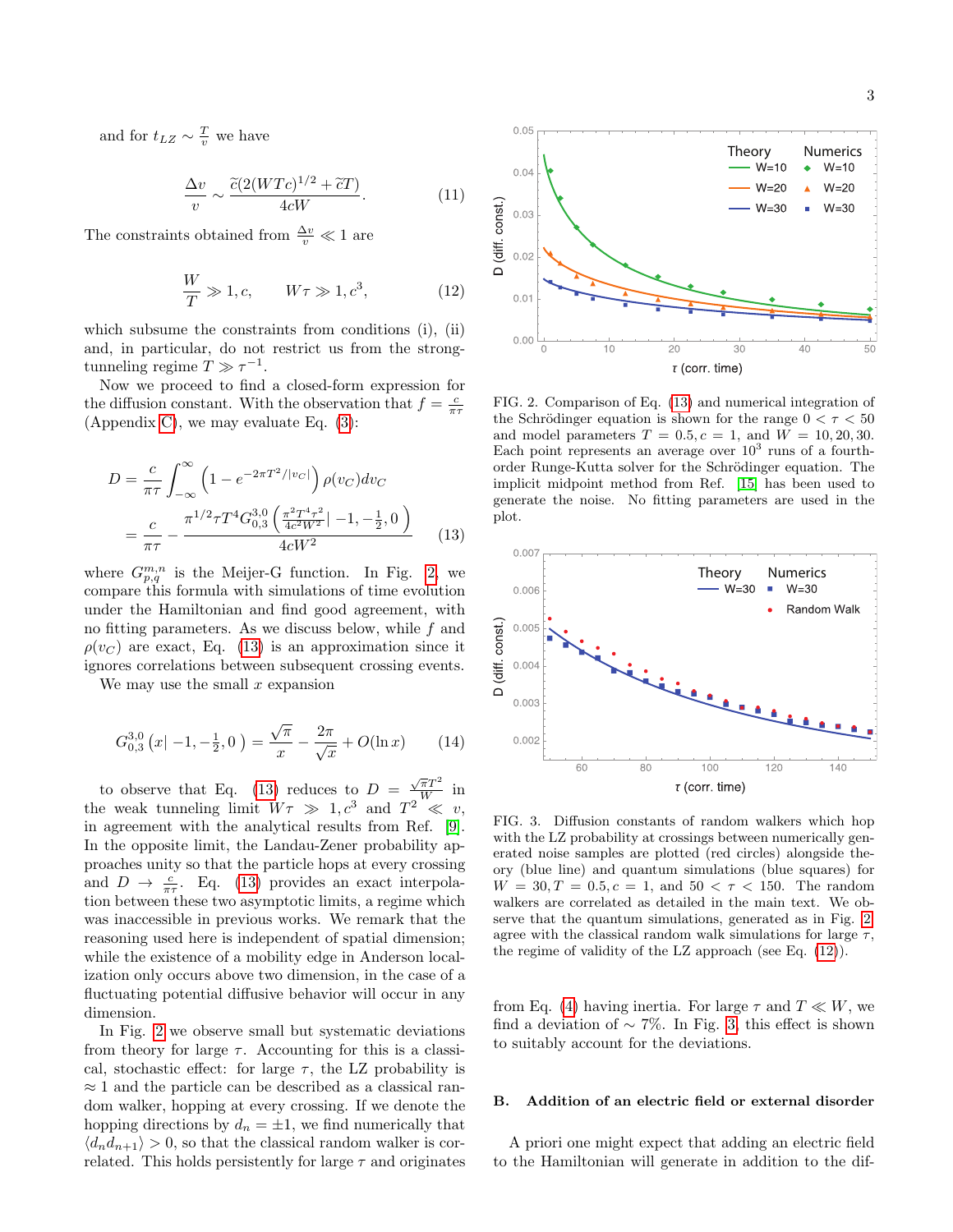fusion a drift or Bloch oscillations. However, we show analytically that this is not the case, and that in the presence of an electric field, at long times the dynamics is diffusive, with a suppressed diffusion constant and no drift.

If the site energies are shifted  $x_i(t) \mapsto x_i(t) - jE$ , the statistics of crossing velocities for adjacent sites is equivalent to the statistics of  $\frac{d}{dt}y|_{y=0}$  for a sample y with twice the variance of  $P(x, v)$  and mean  $\langle x \rangle = E$ . Denoting this distribution  $\tilde{P}_E$ , the distribution of crossing velocities is proportional to  $\tilde{P}_E(0, v)|v|$  by the same argument which precedes Eq. [\(7\)](#page-1-5). Normalizing, we obtain the same distribution as Eq. [\(7\)](#page-1-5). While the statistics of crossing velocities remains the same, the crossings become less frequent. Indeed, from Appendix [C](#page-5-0) we find that the frequency becomes  $f = \frac{c}{\pi \tau} e^{-\frac{E^2}{4W^2}}$ , and as a result the electric field suppresses the diffusion constant by a factor  $e^{-\frac{E^2}{4W^2}}$ .

For an intuitive explanation of this phenomenon, we note that a noisy bath is equivalent to a thermal bath at infinite temperature. Considering the Einstein relation  $D = \sigma k_B T$ , where  $\sigma$  is conductance, we find that a finite diffusion constant at infinite temperature implies a negligible conductance. This explains why the electric field does not lead to a finite drift, which would be obtained, for example, when the particle is coupled to a finite-temperature phonon bath [\[16\]](#page-3-15).

The above analysis would still hold when an electric field is replaced by an external disorder. Since only  $\langle x_i$  $x_{i+1}$  = E is used in the analysis, the results would be essentially the same when replacing  $E$  by the magnitude of the external disorder. In Appendix [D,](#page-5-1) the suppression of the diffusion constant by  $e^{-\frac{E^2}{4W^2}}$  is reproduced using the independent methods of Ref. [\[9\]](#page-3-7), applicable for weak tunneling.

### III. CONCLUSION

We have considered the dynamics of a single particle in the tight-binding model with random time-dependent on-site energies. We have modeled the diffusion as arising from the energy level crossings between neighboring sites, approximated as Landau-Zener crossings. This approach allows us to extend to the regime of strong tunneling, which was inaccessible in previous works. Upon choosing a model for the random noise with well-defined velocity, we have found a closed-form expression for the diffusion constant which agrees well with simulations. We have further showed that the addition of an electric field or external disordered potential suppresses the diffusion constant, and one does not obtain drift. The Landau-Zener approach validates the intuitive picture of the diffusive dynamics as a quantum mechanical random walk driven by energy level crossings and elucidates the transi-

tion from localization to diffusion. This model could provide insight into solid-state systems involving electronic transport with a noisy bath. This approach, which is free from a constraint between  $\tau$  and T, is also relevant to exciton diffusion in photosynthesis, where the broad range of time scales spanning many orders of magnitude requires a model with no constraints on noise correlation time [\[17\]](#page-3-16).

Acknowledgments. NP was supported by the Harvard College Research Program and Herchel Smith fellowship. AA thanks the Harvard Society of Fellows for support during the early stages of this work.

- <span id="page-3-0"></span>[1] P. W. Anderson, Phys. Rev. **109**, 1492 (1958).
- <span id="page-3-1"></span>[2] Abrahams, E. (ed.): 50 Years of Anderson Localization. World Scientific, Singapore (2010).
- <span id="page-3-2"></span>[3] L. Golubovic, S. Feng, and F.-A. Zeng, Phys. Rev. Lett. 67, 2115 (1991).
- [4] M. N. Rosenbluth, Phys. Rev. Lett. **69**, 1831 (1992).
- <span id="page-3-3"></span>[5] Y. Krivolapov et al., New Journal of Physics 14, 043047 (2012).
- <span id="page-3-4"></span>[6] L. Levi, Y. Krivolapov, S. Fishman, and M. Segev, Nature Physics 8, 912 (2012).
- <span id="page-3-5"></span>[7] A. Ovchinnikov and N. Erikhman, Sov. Phys. JETP 40, 733 (1974).
- <span id="page-3-6"></span>[8] A. Madhukar and W. Post, Phys. Rev. Lett. 39, 1424 (1977).
- <span id="page-3-7"></span>[9] A. Amir, Y. Lahini, and H. B. Perets, Phys. Rev. E 79, 050105 (2009).
- <span id="page-3-8"></span>[10] M. Mohseni, P. Rebentrost, S. Lloyd, and A. Aspuru-Guzik, The Journal of Chemical Physics 129, 174106  $(2008)$
- <span id="page-3-9"></span>[11] M. B. Plenio and S. F. Huelga, New Journal of Physics 10, 113019 (2008).
- <span id="page-3-10"></span>[12] L. D. Landau, Phys. Z. 2, 46 (1932).
- <span id="page-3-11"></span>[13] C. Zener, Proc. R. Soc. London A 137, 696 (1932).
- <span id="page-3-13"></span>[14] K. Mullen, E. Ben-Jacob, Y. Gefen, and Z. Schuss, Phys. Rev. Lett. 62, 2543 (1989).
- <span id="page-3-14"></span>[15] K. Burrage, I. Lenane, and G. Lythe, SIAM J. Sci. Comput. 29, 245 (2007).
- <span id="page-3-15"></span>[16] G. D. Mahan, *Many-particle Physics* (Plenum, New York, 1981).
- <span id="page-3-16"></span>[17] S. Lloyd, M. Mohseni, A. Shabani, and H. Rabitz, arxiv:1111.4982 (2011).
- <span id="page-3-17"></span>[18] C. Gardiner, in Stochastic Methods (Springer-Verlag, Berlin, 2009), pp. 113–169.
- <span id="page-3-18"></span>[19] N. Vitanov, Phys. Rev. A 59, 988 (1998).
- <span id="page-3-19"></span>[20] Q. Niu and M. Raizen, Phys. Rev. Lett. 80, 3491 (1998).
- <span id="page-3-20"></span>[21] S. Rice, Bell System Tech. J. 23, 282 (1944).

#### <span id="page-3-12"></span>Appendix A: Details of noise model

In this section we determine the parameters  $m, k, \eta$  of Eq. [\(4\)](#page-1-3) in terms of the strength W, correlation time  $\tau$ , and mean velocity-squared  $\langle v^2 \rangle$  of the noise we want to produce. The power spectrum, obtained by taking the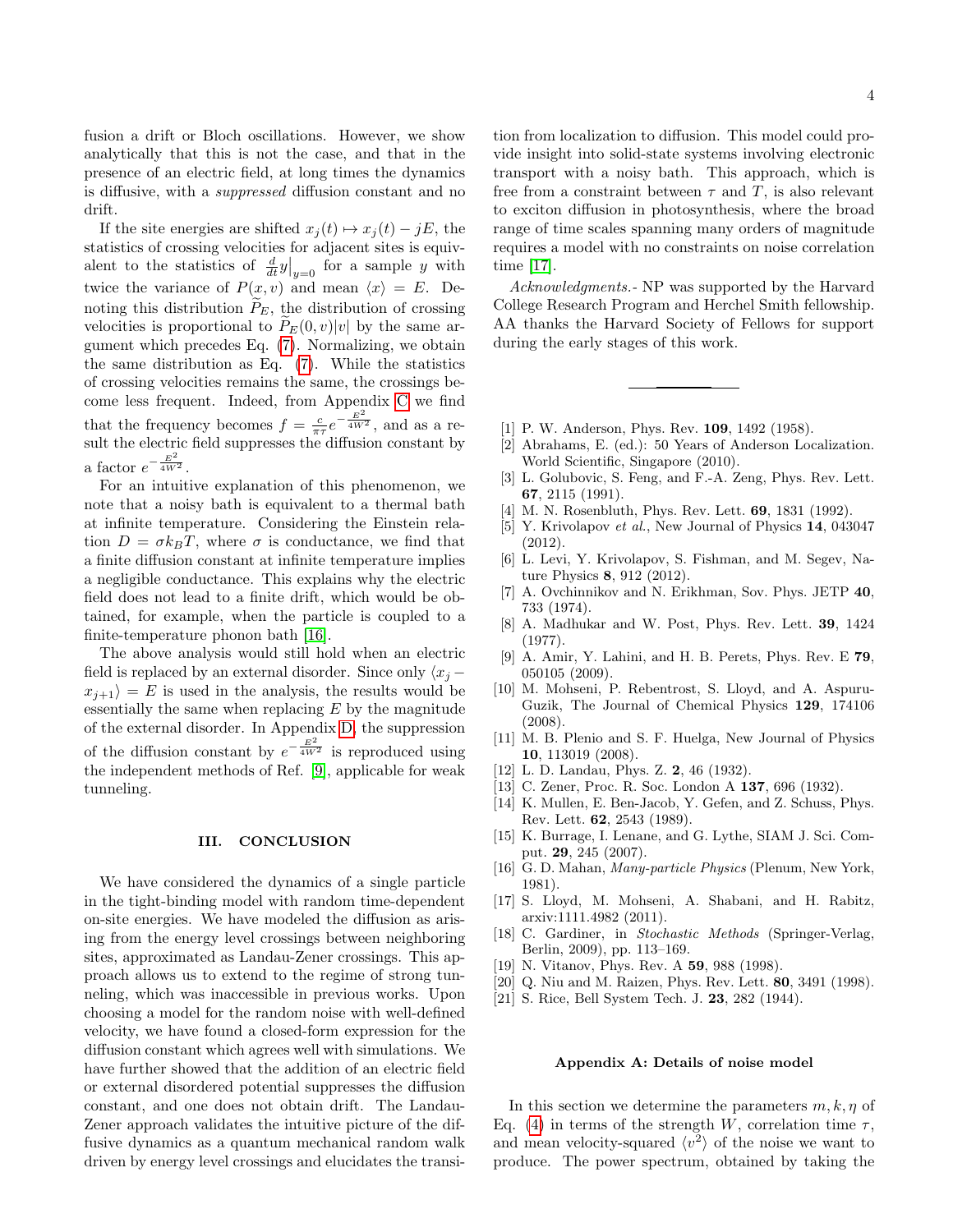square of the Fourier transform of  $x$ , is given by

$$
S(\omega) = \frac{1}{m^2 \omega^4 + (\eta^2 - 2km)\omega^2 + k^2}
$$
 (A1)

from which we determine the autocorrelation function using the Wiener-Khinchin theorem:

$$
G(t) = \langle x(t')x(t'+t) \rangle = \frac{1}{2\pi} \int_{-\infty}^{\infty} S(\omega)e^{-i\omega t} d\omega
$$

$$
= \frac{\frac{1}{b}e^{-b|t|} - \frac{1}{a}e^{-a|t|}}{2m^2(a^2 - b^2)}
$$
(A2)

where

$$
a = \frac{1}{2m}(\eta + \sqrt{\eta^2 - 4km}), \quad b = \frac{1}{2m}(\eta - \sqrt{\eta^2 - 4km}).
$$
\n(A3)

We take the correlation time to be

$$
\tau = \max\left(a^{-1}, b^{-1}\right) = \frac{2m}{\eta - \sqrt{\eta^2 - 4km}}.\tag{A4}
$$

For this to be valid, we require  $\eta^2 \geq 4km$ . Although this definition is adequate for our purposes, we note there is no unambiguous correlation time when  $a \approx b$ . We may also determine the variance of the noise to be  $W^2 =$  $G(0) = \frac{1}{2k\eta}.$ 

Next, applying the Fokker-Planck equation to the Langevin equation Eq. [\(4\)](#page-1-3) (see, for instance, Ref. [\[18\]](#page-3-17)) yields the stationary distribution

$$
P(x,v) = \frac{\eta\sqrt{mk}}{\pi} \exp\left(-\eta kx^2 - \eta mv^2\right),\tag{A5}
$$

giving  $\langle v^2 \rangle \equiv c^2 \frac{W^2}{\tau^2} = \frac{1}{2m\eta}$ , so that

$$
c^2 = \frac{2}{1 - \sqrt{1 - 4km/\eta^2}} - 1.
$$
 (A6)

This third parameter is necessary to describe a secondorder process with confined position and velocity. We note that the requirement  $\eta^2 \geq 4km$  is equivalent to  $c \geq 1$ .

Eq. [\(5\)](#page-1-1) provides a mapping from the parameters  $m, \eta, k$  of the Langevin equation to the noise-specific parameters  $W, \tau, c$ .

#### <span id="page-4-0"></span>Appendix B: Duration of Landau-Zener Transition

Here we summarize the derivation of Eq. [\(8\)](#page-1-6) given by Ref. [\[14\]](#page-3-13). In this "internal clock" approach, we show that the the probability profile  $P(t)$  is independent of v and  $T$  when time is measured in units of  $t_{LZ}$ .

We consider the time evolution of a state

$$
\psi(t) = A(t)|1\rangle + B(t)|2\rangle \tag{B1}
$$

under the Hamiltonian H with  $H_{11} = vt/2$ ,  $H_{22} =$  $-vt/2$ , and  $H_{12} = T$ . With initial condition  $A(-\infty) = 1$ , we want to find the time scale of the transition from 1 to  $e^{-2\pi T^2/v}$  undergone by  $P(t) \equiv |A(t)|^2$ .

It is instructive to define the dimensionless parameters

$$
g = \frac{T}{\sqrt{(v/2)}}, \qquad y = \sqrt{(v/2)}t.
$$
 (B2)

The Schrödinger equation for  $\psi$  may be written equivalently as the coupled differential equations

$$
i\frac{dA}{dy} = yA + gB\tag{B3}
$$

$$
i\frac{dB}{dy} = -yB + gA.\tag{B4}
$$

For  $g \ll 1$ , we may expand  $A \approx A_0 + gA_1 + g^2A_2$  and  $B \approx B_0 + gB_1 + g^2B_2$  to solve this perturbatively. In particular, to  $O(g^2)$  we must solve the equations

$$
i\frac{dA_0}{dy} = yA_0\tag{B5}
$$

$$
i\frac{dB_0}{dy} = -yB_0\tag{B6}
$$

$$
ig\frac{dA_1}{dy} = ygA_1 + gB_0
$$
 (B7)

$$
ig\frac{dB_1}{dy} = -ygB_1 + gA_0\tag{B8}
$$

$$
ig^2 \frac{dA_2}{dy} = yg^2 A_2 + g^2 B_1 \tag{B9}
$$

with initial conditions  $A_i(-\infty) = \delta_{i0}, B_i(-\infty) = 0$  for  $i = 0, 1, 2...$ , which sets  $B_0 = A_1 = 0$ . This procedure yields the probability profile

<span id="page-4-1"></span>
$$
P(y) = 1 - 2g^{2} \left( \int_{-\infty}^{y} du \int_{-\infty}^{u} dv \cos(u^{2} - v^{2}) \right) + O(g^{4}).
$$
\n(B10)

Writing the term in parentheses as  $F(y)$ , we find that the rescaled probability profile  $\frac{P(y)-P(\infty)}{1-P(\infty)} \approx -\frac{2}{\pi}F(y)+1$ depends on  $T, v$  and  $t$  only through  $y$ . In this regime, therefore,  $t_{LZ} \sim 1/\sqrt{v}$ .

For  $g \gg 1$ , we differentiate the Schrödinger equations for  $A, B$  and substitute to obtain

$$
\frac{d^2A}{dy^2} + (g^2 + y^2 + i)A = 0.
$$
 (B11)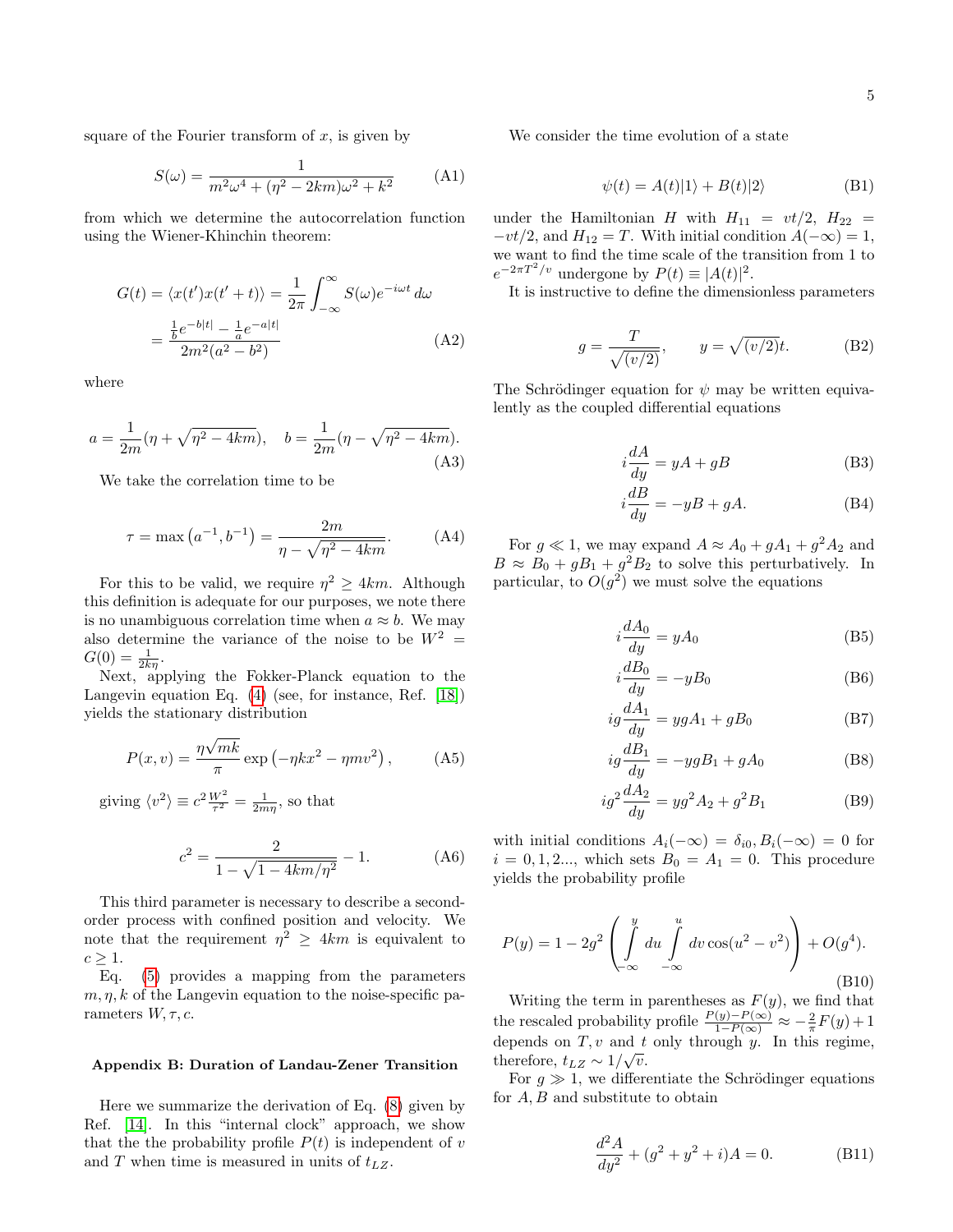

<span id="page-5-3"></span>FIG. 4. Plots of the rescaled probability profiles for small and large  $g$  (see Eqs. [\(B10\)](#page-4-1) and [\(B15\)](#page-5-2), respectively) as a function of rescaled, dimensionless time variables  $y$  and  $x$  respectively.

We solve this using the WKB method, treating the second term as the negative of our potential. This yields

$$
A \approx C \frac{e^{i \int_0^y \kappa(y') dy'}}{\sqrt{\kappa(y)}}, \qquad \kappa = \sqrt{g^2 + y^2 + i}, \qquad \text{(B12)}
$$

and is valid when  $\left|\kappa' \kappa^{-2}\right| \ll 1$  or more explicitly when  $|y(g^2 + y^2 + i)^{-3/2}| \ll 1$ . Since  $g \gg 1$ , this condition is satisfied for all y. Defining  $x \equiv y/g$  and evaluating  $P(y)$ gives us

$$
P(y) \approx \left| C \frac{e^{\frac{i}{2}y\kappa + (g^2 + i) \log \frac{y + \kappa}{\sqrt{g^2 + i}}}}{\sqrt{\kappa}} \right|^2 \tag{B13}
$$

$$
\approx |C|^2 \frac{e^{-\log(x + \sqrt{1+x^2})}}{g\sqrt{1+x^2}}.\tag{B14}
$$

Imposing the boundary condition  $P(x = -\infty) = 1$ , we obtain the normalization  $|C|^2 = g/2$ . Finally, our probability profile

<span id="page-5-2"></span>
$$
P(x) \approx \frac{1}{2(\sqrt{1+x^2})(x+\sqrt{1+x^2})}
$$
 (B15)

depends on t only through  $x = \frac{vt}{2T}$ , so we find that in this regime  $t_{LZ} \sim T/v$ .

These results have been corroborated by further analytical and numerical studies, for instance Refs. [\[19,](#page-3-18) [20\]](#page-3-19), the latter of which also analyzes the crossover regime. Fig. [4](#page-5-3) shows plots of the rescaled probability profiles.

#### <span id="page-5-0"></span>Appendix C: Calculation of frequency of crossings

Here we calculate the frequency of crossings for two samples of the noise model defined by Eq. [\(4\)](#page-1-3), equivalent

to the frequency f of level zero crossings for a sample with twice the variance. We cite Rice's formula, first proved in Ref. [\[21\]](#page-3-20).

**Theorem:** The expected number of level u-crossings per unit time of a stationary stochastic process  $x(t)$  is

$$
\mathbb{E}\{C_u\} = \int_{-\infty}^{\infty} |v| P(u, v) dv
$$
 (C1)

where  $P(x, v)$  is the joint stationary distribution of  $x(t)$ and its mean-square derivative  $v(t)$ .

For a process with distribution given by

$$
\widetilde{P}(x,v) = \frac{\tau}{4\pi cW^2} \exp\left(-\frac{x^2}{4W^2} - \frac{v^2}{4c^2W^2/\tau^2}\right), \quad \text{(C2)}
$$

we obtain

<span id="page-5-4"></span>
$$
\mathbb{E}\{C_u\} = \frac{c}{\pi \tau} \exp\left(-\frac{u^2}{4W^2}\right). \tag{C3}
$$

Taking  $u = 0$  yields  $f = \frac{c}{\pi \tau}$ . In Section [II B](#page-2-4) we consider  $u = E$ , in which case Eq. [\(C3\)](#page-5-4) yields  $f = \frac{c}{\pi \tau} e^{-\frac{E^2}{4W^2}}$ .

### <span id="page-5-1"></span>Appendix D: Addition of electric field

Here we find the diffusion constant  $D$  for a wavepacket evolving under the Hamiltonian in Eq. [\(1\)](#page-0-0) with the addition of a time-independent electric potential  $V_j = -jE$ . This derivation is done in the regime  $T \ll W$  and follows Ref. [\[9\]](#page-3-7) closely. The Schrödinger equation for the site amplitudes  $A_j$  is

<span id="page-5-5"></span>
$$
i\frac{dA_j}{dt} = T(A_{j+1} + A_{j-1}) + (x_j(t) + V_j)A_j
$$
 (D1)

where  $x_i(t)$  is now a generic Gaussian noise. It follows that the probabilities  $P_j = |A_j|^2$  satisfy

<span id="page-5-6"></span>
$$
\frac{dP_j}{dt} = 2T \text{Im}[A_j^*(A_{j+1} + A_{j-1})].
$$
 (D2)

To zeroth order in  $\frac{T}{W}$ , Eq. [\(D1\)](#page-5-5) is solved by  $A_j^0$  =  $|A_j^0|e^{-i\int_0^t (x_j(t')+V_j)dt'} \equiv e^{-i(\phi_j(t)+V_jt)}$ . To next order  $A^1$ in  $\frac{T}{W}$ , we obtain the differential equation

$$
i\frac{dA_j^1}{dt} - (x_j(t) + V_j)A_j^1 = T(A_{j+1}^0 + A_{j-1}^0). \tag{D3}
$$

Defining an integration factor  $\mu_j = e^{i(\phi_j(t) + V_j t)}$ , this can be rewritten in the form

$$
\frac{d[A_j^1 \mu_j]}{dt} = -i\mu_j T(A_{j+1}^0 + A_{j-1}^0). \tag{D4}
$$